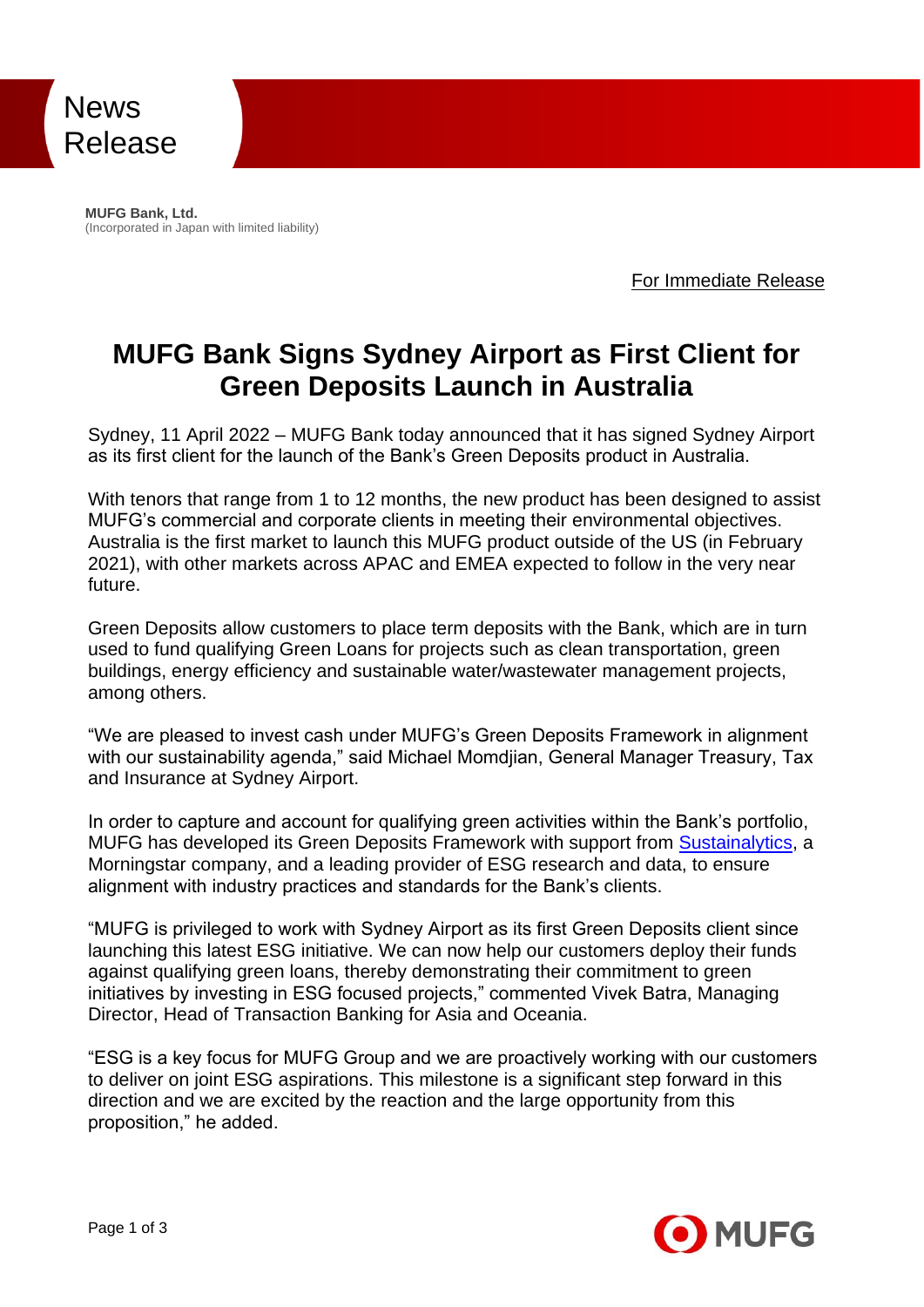## News Release

"Green Deposits meet the needs of clients that want to ensure their cash deposits are being used to greater environmental effect," said Rob Ward, Head of ESG Finance for MUFG Oceania.

"With the ever-growing emphasis on ESG globally, we are proud to be at the forefront of initiatives that add to the growing number of ESG investment options in the market," he added.

In line with its sustainability mission, MUFG has publicly committed to investing a cumulative total of JPY35 trillion into sustainability related financing globally by 2030, of which close to 30% of this target, or JPY10.4 trillion, has already been achieved (FY2019 to FY2021 1H).

In May 2021, MUFG announced its commitment to achieve net-zero emissions in its finance portfolio by 2050 and its own operations by 2030. The Bank is also leading the transition finance taskforce within the Net Zero Banking Alliance (NZBA), convened by the United Nations to rally global financial institutions towards supporting net zero carbon emissions. NZBA currently has over 100 FIs as members.

- END -

## **About MUFG**

Mitsubishi UFJ Financial Group, Inc. (MUFG) is one of the world's leading financial groups. Headquartered in Tokyo and with over 360 years of history, MUFG has a global network with approximately 2,500 locations in more than 50 markets. The Group has about 170,000 employees and offers services including commercial banking, trust banking, securities, credit cards, consumer finance, asset management, and leasing.

The Group aims to "be the world's most trusted financial group" through close collaboration among our operating companies and flexibly respond to all of the financial needs of our customers, serving society, and fostering shared and sustainable growth for a better world. MUFG's shares trade on the Tokyo, Nagoya, and New York stock exchanges.

MUFG Bank, Ltd. is Japan's premier bank, with a global network spanning more than 50 markets. Outside of Japan, the bank offers an extensive scope of commercial and investment banking products and services to businesses, governments and individuals worldwide.

In Asia, MUFG has a presence across 20 markets – Australia, Bangladesh, Cambodia, China, Hong Kong, Indonesia, India, South Korea, Laos, Malaysia, Mongolia, Myanmar, New Zealand, Pakistan, Philippines, Singapore, Sri Lanka, Taiwan, Thailand and Vietnam.

It has also formed strategic partnerships with some of the most prominent banks in Southeast Asia, further augmenting its unrivalled network across the region – VietinBank